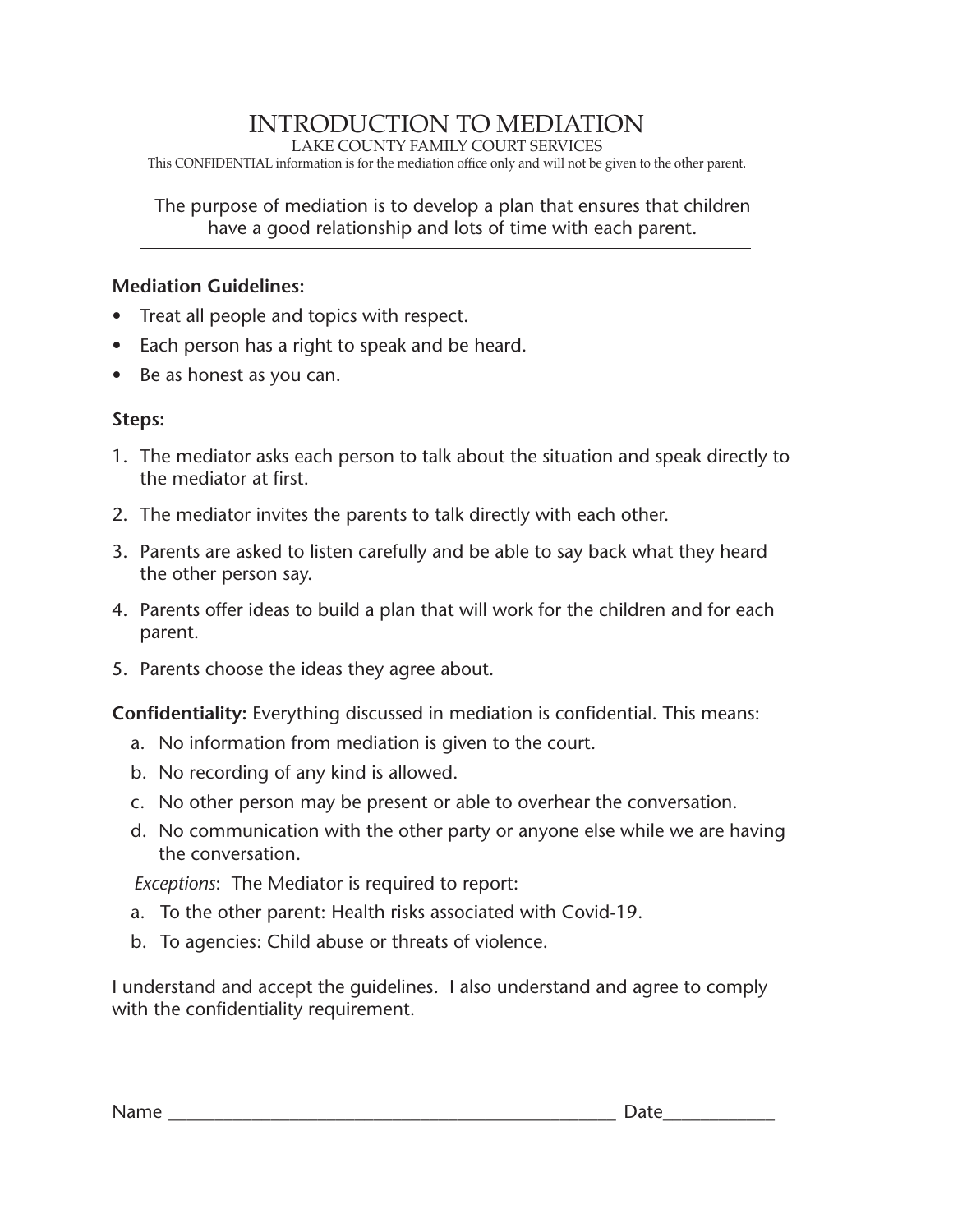# PARENT INFORMATION INTAKE

LAKE COUNTY FAMILY COURT SERVICES

This CONFIDENTIAL information is for the mediation office only and will not be given to the other parent or to the court.

| TODAY'S DATE: NEXT COURT DATE: YOUR CASE #                                                                     |                                 |                       |                                                                    |                      |                       |
|----------------------------------------------------------------------------------------------------------------|---------------------------------|-----------------------|--------------------------------------------------------------------|----------------------|-----------------------|
| YOUR NAME:                                                                                                     |                                 |                       |                                                                    |                      |                       |
|                                                                                                                | OPetitioner <b>O</b> Respondent |                       |                                                                    |                      |                       |
|                                                                                                                |                                 |                       |                                                                    |                      |                       |
|                                                                                                                |                                 |                       |                                                                    |                      |                       |
|                                                                                                                |                                 |                       |                                                                    |                      |                       |
| Street                                                                                                         |                                 |                       | City                                                               |                      | State<br>Zip          |
|                                                                                                                |                                 |                       |                                                                    |                      |                       |
| NAMES OF OTHER ADULTS IN YOUR HOME:                                                                            |                                 |                       |                                                                    | RELATIONSHIP TO YOU: |                       |
|                                                                                                                |                                 |                       |                                                                    |                      |                       |
|                                                                                                                |                                 |                       |                                                                    |                      |                       |
|                                                                                                                |                                 |                       |                                                                    |                      |                       |
| Have you been in mediation regarding care of your child(ren) before? Where (County)? _________________________ |                                 |                       |                                                                    |                      |                       |
|                                                                                                                |                                 |                       |                                                                    |                      | When?                 |
|                                                                                                                |                                 |                       |                                                                    |                      |                       |
| Do you have an attorney?                                                                                       | Name                            |                       | <u> 1990 - Jan Barbara Barbara, politikar politikar (h. 1980).</u> |                      | Phone number          |
|                                                                                                                |                                 |                       |                                                                    |                      |                       |
|                                                                                                                |                                 |                       |                                                                    |                      |                       |
| Who are the children (under 18) this mediation will be about?                                                  |                                 |                       |                                                                    |                      |                       |
| First and last name                                                                                            |                                 | Age Date of Birth Sex | School                                                             |                      | Time with each parent |
|                                                                                                                |                                 |                       |                                                                    |                      |                       |
|                                                                                                                |                                 |                       |                                                                    |                      |                       |
|                                                                                                                |                                 |                       |                                                                    |                      |                       |
|                                                                                                                |                                 |                       |                                                                    |                      |                       |
|                                                                                                                |                                 |                       |                                                                    |                      |                       |
|                                                                                                                |                                 |                       |                                                                    |                      |                       |
| SPECIAL NEEDS OF CHILDREN: medical/dental, educational, counseling:                                            |                                 |                       |                                                                    |                      |                       |
|                                                                                                                |                                 |                       |                                                                    |                      |                       |
| When was the last time you saw your child(ren)? _________________________________                              |                                 |                       |                                                                    |                      |                       |
| Other children in your home for any length of time:                                                            |                                 |                       |                                                                    |                      |                       |
| Name                                                                                                           |                                 | Age                   | Name                                                               |                      | Age                   |
|                                                                                                                |                                 |                       |                                                                    |                      |                       |
|                                                                                                                |                                 |                       |                                                                    |                      |                       |
|                                                                                                                |                                 |                       |                                                                    |                      |                       |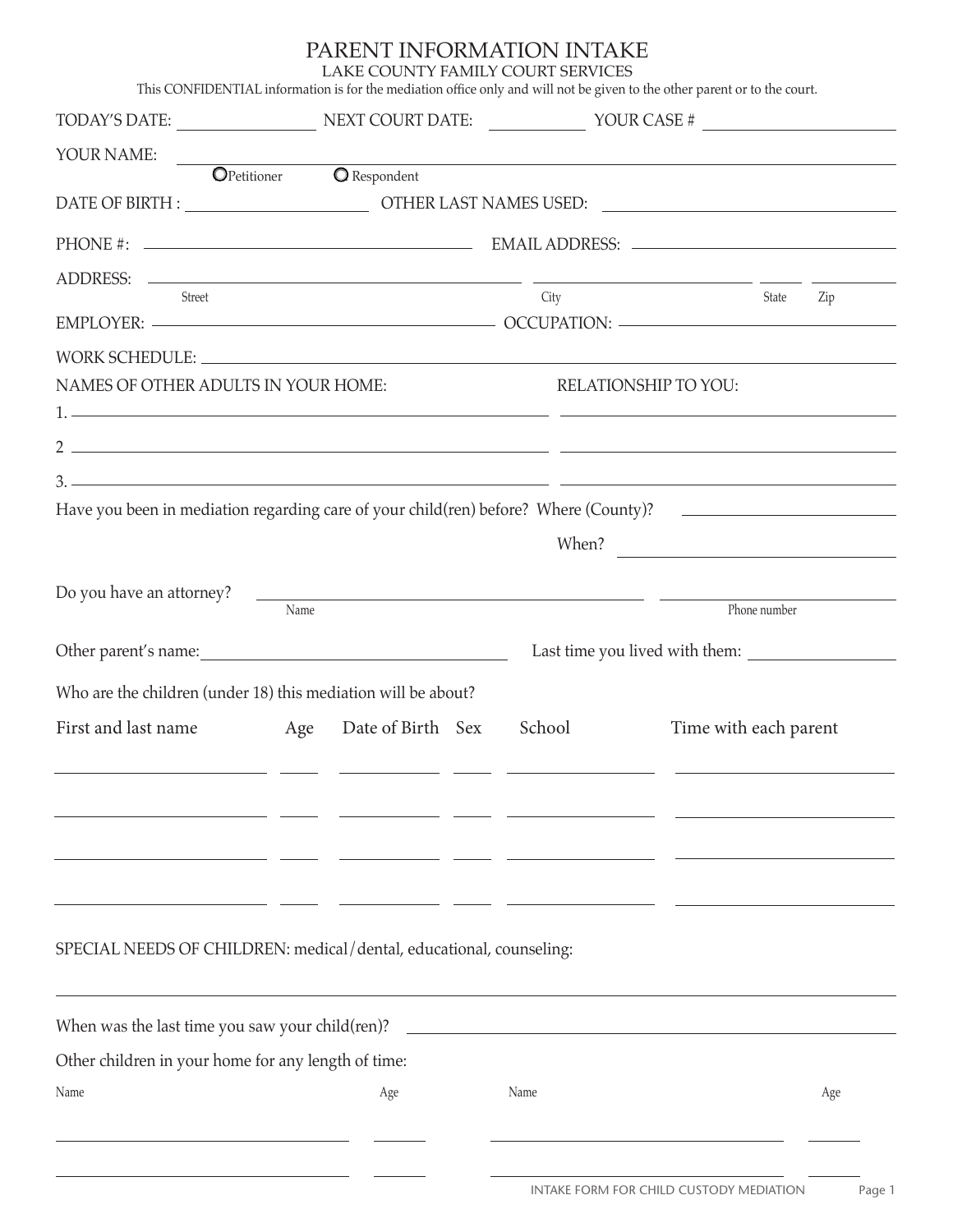| If so, when and where?                                                                                   | Yes | No |
|----------------------------------------------------------------------------------------------------------|-----|----|
|                                                                                                          |     |    |
|                                                                                                          |     |    |
|                                                                                                          |     |    |
| If yes, give the date of most recent physical confrontation. Please describe the physical confrontation. |     |    |

| If yes, describe the incident including the names of the people involved. |  |
|---------------------------------------------------------------------------|--|

| 8. |                                                       |        |  |
|----|-------------------------------------------------------|--------|--|
|    |                                                       |        |  |
| 9. |                                                       |        |  |
|    |                                                       |        |  |
|    |                                                       | $\Box$ |  |
|    |                                                       |        |  |
|    |                                                       |        |  |
|    |                                                       |        |  |
|    |                                                       |        |  |
|    |                                                       |        |  |
|    | When did this occur? Please describe the incident(s). |        |  |
|    |                                                       |        |  |
|    |                                                       |        |  |
|    | For which children? Please describe.                  |        |  |
|    |                                                       |        |  |